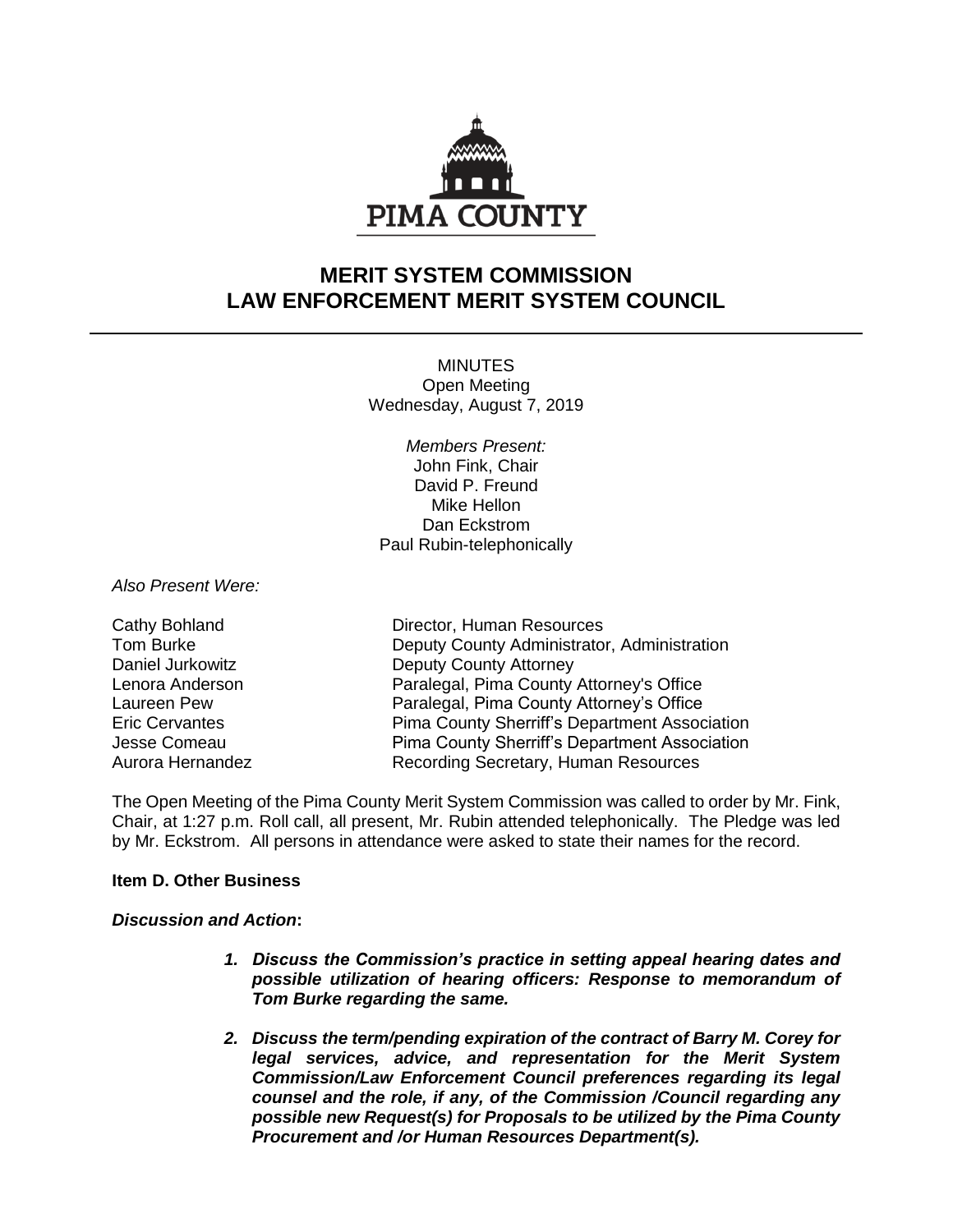## Page 2

Mr. Fink reviewed the Handouts for discussion at the meeting. Some items pertained to Item #1 and others for Item #2 of the Agenda.

- 1. Merit System Commission Agenda for August 7, 2019.
- 2. Memo from Mr. Tom Burke, County Administrator, Administration to C.H. Huckelberry, County Administrator, Re: Merit Commission Meeting Schedule
- 3. Two page response from Mr. Fink, Commission Chair, to Mr. Burke.
- 4. Mr. Fink's availability since February 2019. Mr. Fink explained his availability is thirteen (13) working days per month. He reviewed the procedures in obtaining a quorum.
- 5. E-mail from Mr. Burke to County Administrator C.H. Huckelberry, Human Resources Director, Cathy Bohland, and Mr. Fink, Commission Chair, dated August 5, 2019, Re: Mr. Corey conflict of interest regarding the RFP.
- 6. E-mail from Mr. Fink to Mr. Burke requesting this meeting dated August 6, 2019.
- 7. E-mail from Mr. Corey to Mr. Fink, Re: Mr. Corey history w/Commission dated August 7, 2019 w/attachments:
	- a. MSC Open Meeting Minutes dated November 22, 2016;
	- b. MSC/LEMSC Motion to the BOS dated November 22, 2016, Re: Mr. Corey contract to BOS.
- 8. A portion of Pima County Contract for DeConcini, McDonald, Yetwin & Lacy P.C. (Mr. Barry Corey) provided by Ms. Bohland, Human Resources Director.

Mr. Fink explained Mr. Corey had recused himself from the hearing and would not be present. Mr. Fink further stated that Mr. Corey did provide the Agenda items for the meeting.

# **ITEM #1-** *Discuss the Commission's practice in setting appeal hearing dates and possible utilization of hearing officers: Response to memorandum of Tom Burke regarding the same.*

Mr. Fink questioned Mr. Burke as to why he sent the Memo to County Administrator, Mr. Huckelberry without consulting the Commission first in regards to utilizing Hearing Officers. He suggested that a meeting could have been called to discuss the issue and make a decision.

Mr. Eckstrom asked for clarification of Commission procedures. He questioned whether the agenda items were in the purview of the Commission.

Discussion and explanations ensued by Mr. Freund and Mr. Hellon that conducting hearings is within the Commission's purview, in that it is a quasi-judicial independent Commission. Mr. Hellon objected to any attempt by Pima County Administration to tell the Commission how to do its job.

Mr. Eckstrom inquired about the RFP process. Discussion was had to re-direct the discussion to agenda item #1.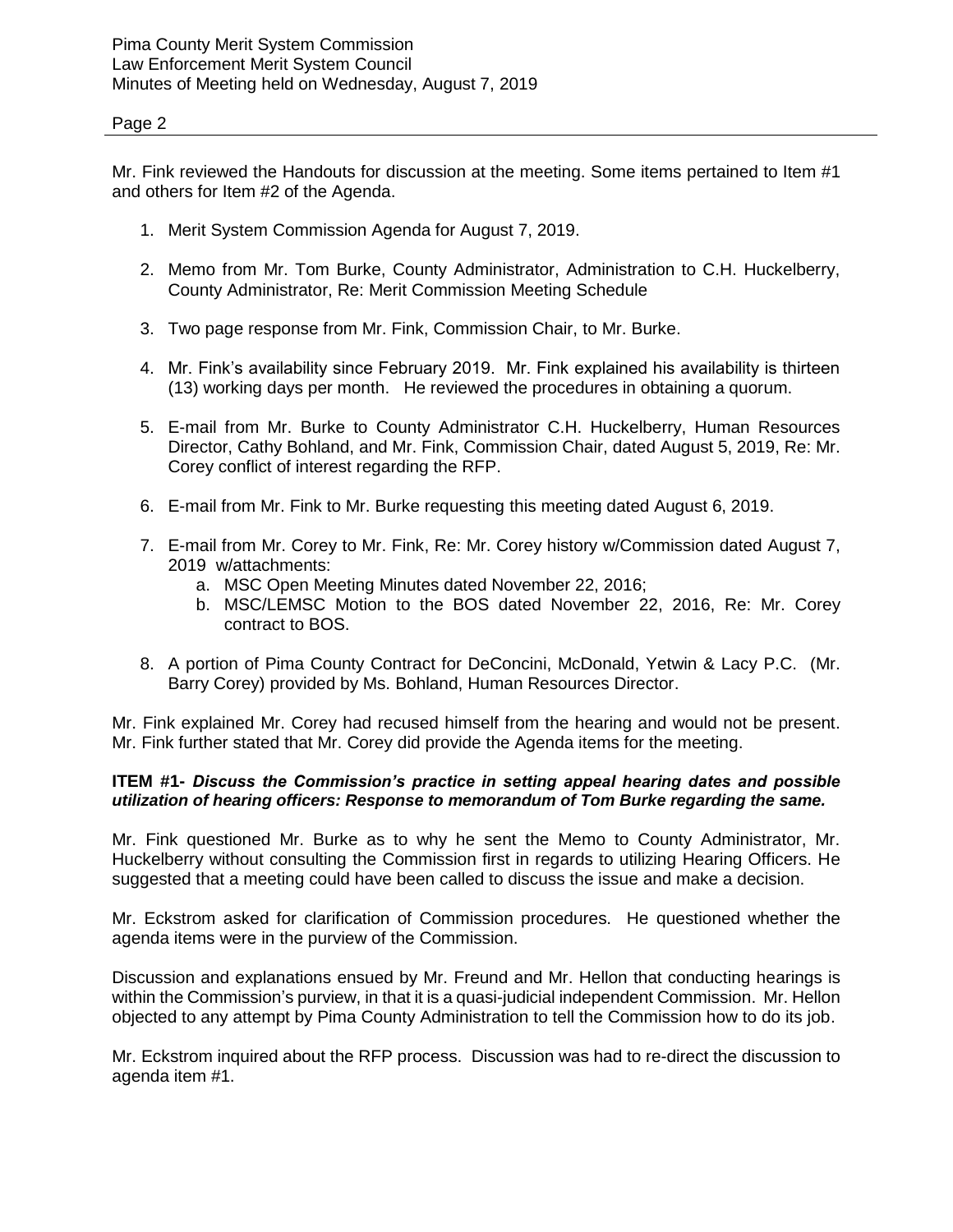Pima County Merit System Commission Law Enforcement Merit System Council Minutes of Meeting held on Wednesday, August 7, 2019

#### Page 3

Mr. Fink explained he and Ms. Bohland had discussed the possibility of using Hearing Officers in certain situations where a quorum cannot be set in a timely manner. There had not been any discussion as a Commission, whether or not that was something viable to do, but possibly on a case-by-case basis.

Mr. Fink provided that the Commission has never scheduled a Hearing Officer to hear an appeal in the last nine (9) years. Prior to that time, there were hearing officers. Mr. Fink acknowledged that Mr. Hellon was a Hearing Officer in the past on at least one occasion, if not more.

Discussion ensued whether discussion of hearing officers was an appropriate agenda item for discussion by the Commission.

Mr. Freund asked Dan Jurkowitz, Pima County Attorney, for his legal opinion. Mr. Jurkowitz declined to comment.

Mr. Fink continued to question Mr. Burke about why he had not approached the Commission prior sending his memo to Mr. Huckelberry.

Mr. Burke explained he is employed by the County through Mr. Huckelberry and he would not approach a Commission prior to getting direction from Mr. Huckelberry. Mr. Burke discussed his concerns regarding scheduling of hearing for the upcoming months and the delays in having those hearings heard.

Mr. Fink explained that setting a hearing is effected by the Commission members' availability, the Commission's Attorney, Appellant, Appellants' Attorney, the County Attorney, County Attorney support staff, Respondents Representative, witnesses and hearing room availability. Mr. Fink provided that eliminating a quorum in favor of a sole Commissioner as a Hearing Officer would not make it easier to set a date if all the other players were not available for the hearing.

Mr. Burke stated that one of the suggestions made was the Commission set specific dates once or twice a month. This way everyone would know what dates were available. He likened it to the Board of Supervisors, who meet twice a month and anybody who appeals to the Board knows the specific dates they would be available. If they parties are not available the standard process would be to file a motion to continue which could be granted relatively easy.

Mr. Fink also explained that as the Chair of the Commission, he is required by County Policy to sit on the Public Safety, Corrections Officers, and County Attorney Investigators Retirement Boards. Mr. Fink discussed reasons as to why two (2) prescheduled days a month would not solve the issue as sometimes there are no appeals filed for long periods of time, causing cancellations of hearings, and the need to accommodate Motions to Continue.

More discussion ensued.

The possibility of a Hearing Officer was discussed. The Commissioners expressed their individual opinions of a quorum versus a hearing officer and whether they would serve as Hearing Officers. Other than Mr. Hellon, the consensus of the Commissioners is that they would not be willing to sit in the capacity of a Hearing Officer.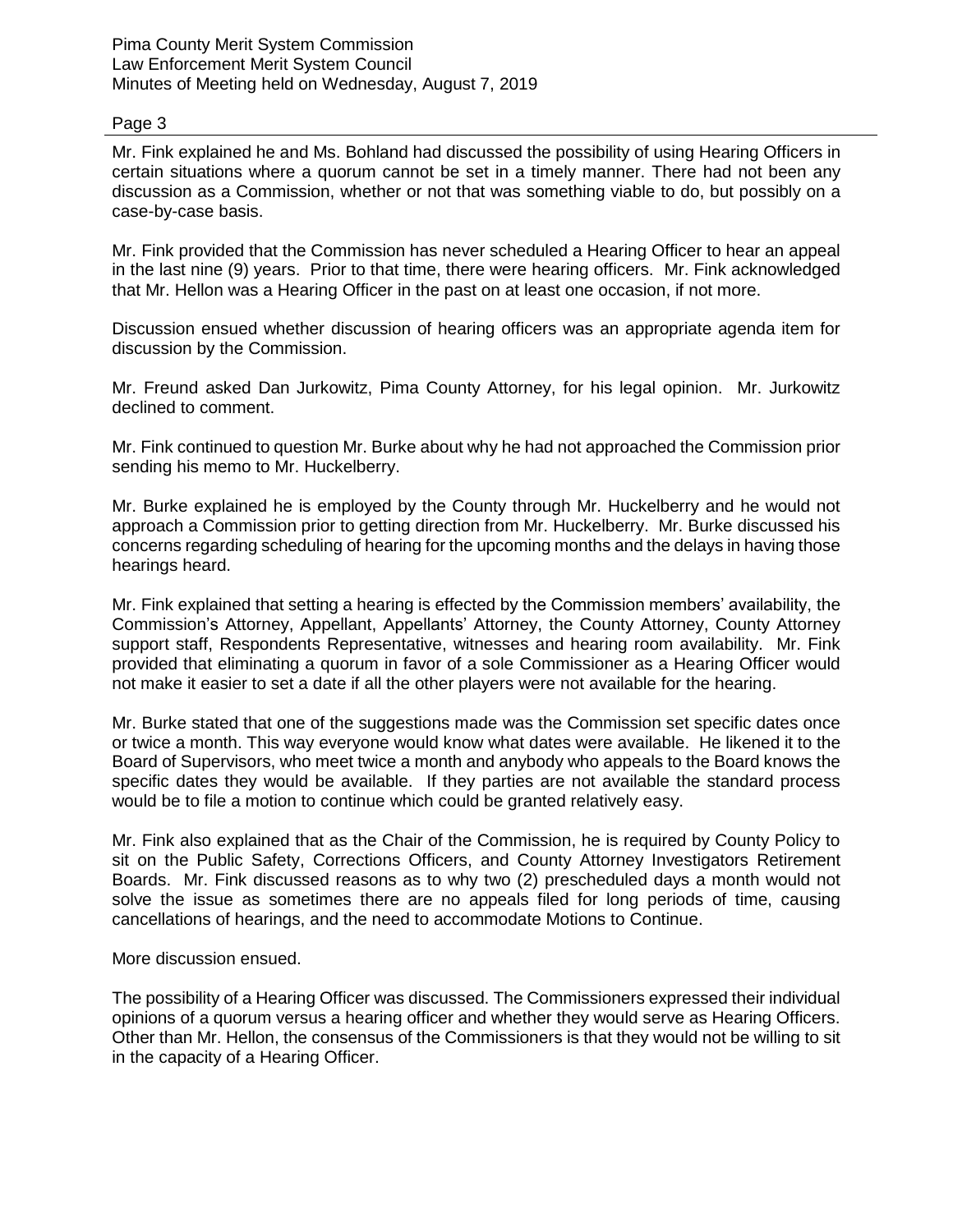Pima County Merit System Commission Law Enforcement Merit System Council Minutes of Meeting held on Wednesday, August 7, 2019

#### Page 4

Mr. Hellon and Mr. Eckstrom suggested setting a threshold, such as any discipline under a twoday suspension could be heard by a Hearing Officer, anything greater must be a quorum.

Mr. Fink explained to Mr. Burke that they are all volunteers and that it takes a lot of time and effort to do what they are doing for the County and its employees.

**ACTION: Mr. Eckstrom** *moved that, the Commission continue with its hearing process but, that it explore parameters where a Hearing Officer could be designated. Where a Commission member volunteers to be a Hearing Officer that it be done, and consideration be given to the support that has to be given to that Hearing Officer in rendering his decision, such as preparing reports and at the same time recognizing that a decision has to come back to the Commission for ratification.*

**ACTION**: Mr. Hellon seconded.

### **ACTION:** Discussion

Eric Cervantes, Pima County Deputy Sheriff's Association President, identified himself and asked to speak on the matter before a final vote taken. Detective. Cervantes stated the Associations would like to have some input on the Commission moving forward from a quorum to a Hearing Officer. He stated that the PCDSA is in favor of having a quorum over a Hearing Officer. If the Commission moved forward with a Hearing Officer, some thresholds the Associations would like considered are:

- a) Can the Appellant or the Respondent make any objections to an Officer?
- b) Should it be an anonymous decision whether or not a particular appeal is going to be something very simple (one day) versus complex?

Mr. Cervantes requested if the Associations could provide some input on how to move forward with those guidelines.

Mr. Fink stated the Commission would definitely want that input.

**ACTION**: Mr. Eckstrom amended his motion to include Det. Cervantes issues.

Mr. Freund questioned whether any Appellant could object or only law enforcement or corrections officers?

Mr. Fink reiterated that the suggestion from the various employee organizations that appear before the Commission/Council were to be asked for their ideas on what they think might work.

There was discussion about not knowing prior to an appeal whether it was a complex case.

**ACTION**: Motion called to vote.

**ACTION**: Roll call:

- Mr. Fink No
- Mr. Freund No
- Mr. Hellon Ave
- Mr. Eckstrom Aye
- Mr. Rubin No

**ACTION:** Motion failed 3-2.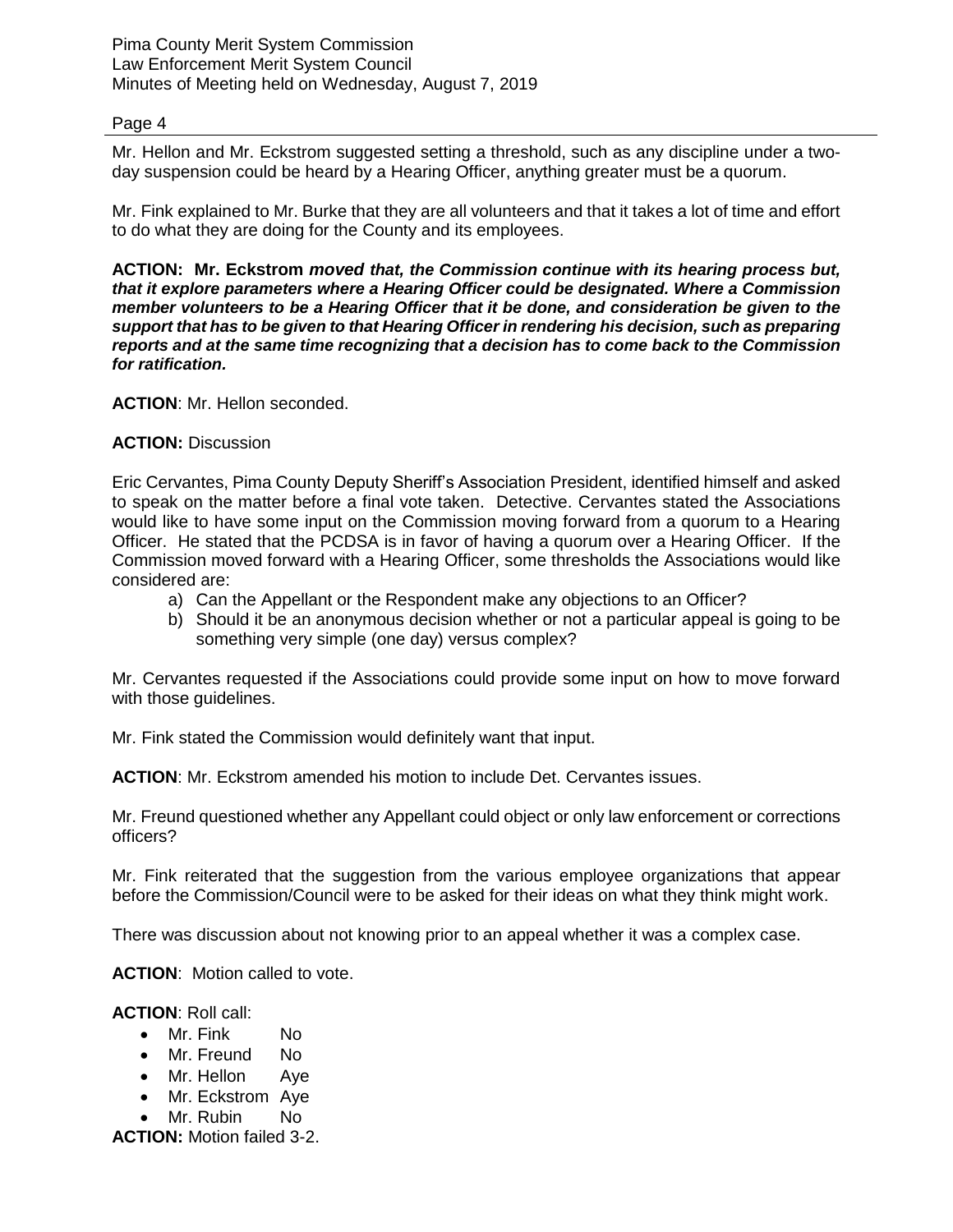## Page 5

Mr. Fink stated if there is a delay in establishing a quorum he would be disposed to ask Mr. Hellon to appear as a Hearing Officer. That delay would have to be in the inability of gathering a quorum, not because the Appellant asks for the continuance, or their attorney or if the witnesses are unavailable, which he stated was beyond the Commission's control.

The Commission recessed at 2:39 p.m. and reconvened at 2:51 p.m.

The Commission reconvened and began the discussion of **Item D, #2**: *The term/pending expiration of the contract of Barry M. Corey for legal services, advice, and representation for the Merit System Commission/Law Enforcement Council preferences regarding its legal counsel and the role, if any, of the Commission /Council regarding any possible new Request(s) for Proposals to be utilized by the Pima County Procurement and /or Human Resources Department(s).*

Mr. Fink discussed the process that was implemented in 2016 in choosing the Commission attorney. A Motion was signed by the Commission in 2016 that was forwarded to the Board of Supervisors and at that time Supervisor Elias felt the Commission should have a voice in who was selected as the Commission's attorney.

Discussion ensued.

In 2016, Mr. Corey was selected as the Commission's attorney and awarded a 5-year contract. It is now at the 3 year benchmark and the Commission is not sure as to why this is going to RFP in the middle of the term of the contract. Mr. Freund questioned Mr. Burke if and why this was going to RFP.

Mr. Burke explained the contract procedure with Pima County Procurement. This is a one year contract with up to four (4) one year renewal options. It is the process to review contracts every year and this one has come up for review and County Administrator has asked for an RFP.

Discussion ensued.

Mr. Hellon read a statement into the record. (Statement attached)

Discussion ensued.

Mr. Freund suggested drafting a memo to County Administrator Mr. Huckelberry to meet with the Commission or find possibilities for having input on the decision.

Mr. Burke stated the County has asked for a Commission member to be a part of the RFP process.

Mr. Fink stated he would have a conflict and would hope that if any of the others served on the panel that they report back to the MSC.

Mr. Burke said all the proposals will be sealed bids and it is not a group discussion. There is no interview and all the law firms were versed in employment law and litigation is a component.

Mr. Freund questioned if there is a lawsuit, would one of the duties of the contract attorney be to represent the individual.

Mr. Burke clarified the County will represent the Commission as a body as well as individually.